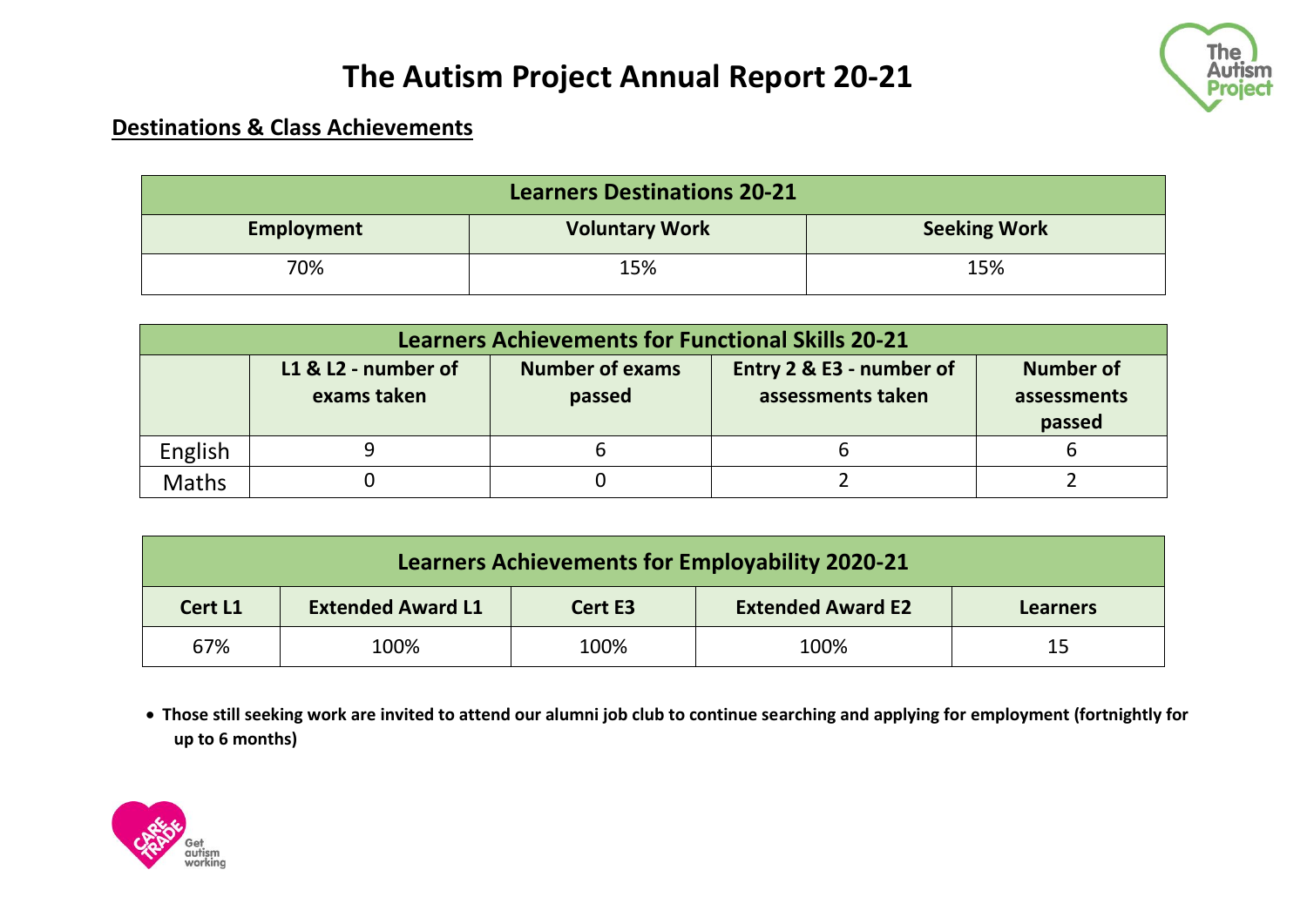

**Other Outcomes (Gatsby Benchmarks 5, 6 and 8)**

✓ **100%** of learners had at least 2 meaningful encounters with an employer

- ✓ **100%** of learners had at least 1 experience of a workplace
- ✓ **100%** of learners had a personal guidance interview with an independent L6 careers advisor

#### **Learner Soft Outcomes (autumn to summer 20-21)**

| <b>Soft Skill</b>                | <b>Progress (all learners)</b> |
|----------------------------------|--------------------------------|
| Self-expression                  | $+7%$                          |
| Confidence in activities         | $+12%$                         |
| Responses to negative situations | $+16%$                         |
| Use of public transport          | $+13%$                         |
| Travel problem solving           | $+17%$                         |
| Journey planning                 | $+12%$                         |
| Wellbeing                        | $+3%$                          |

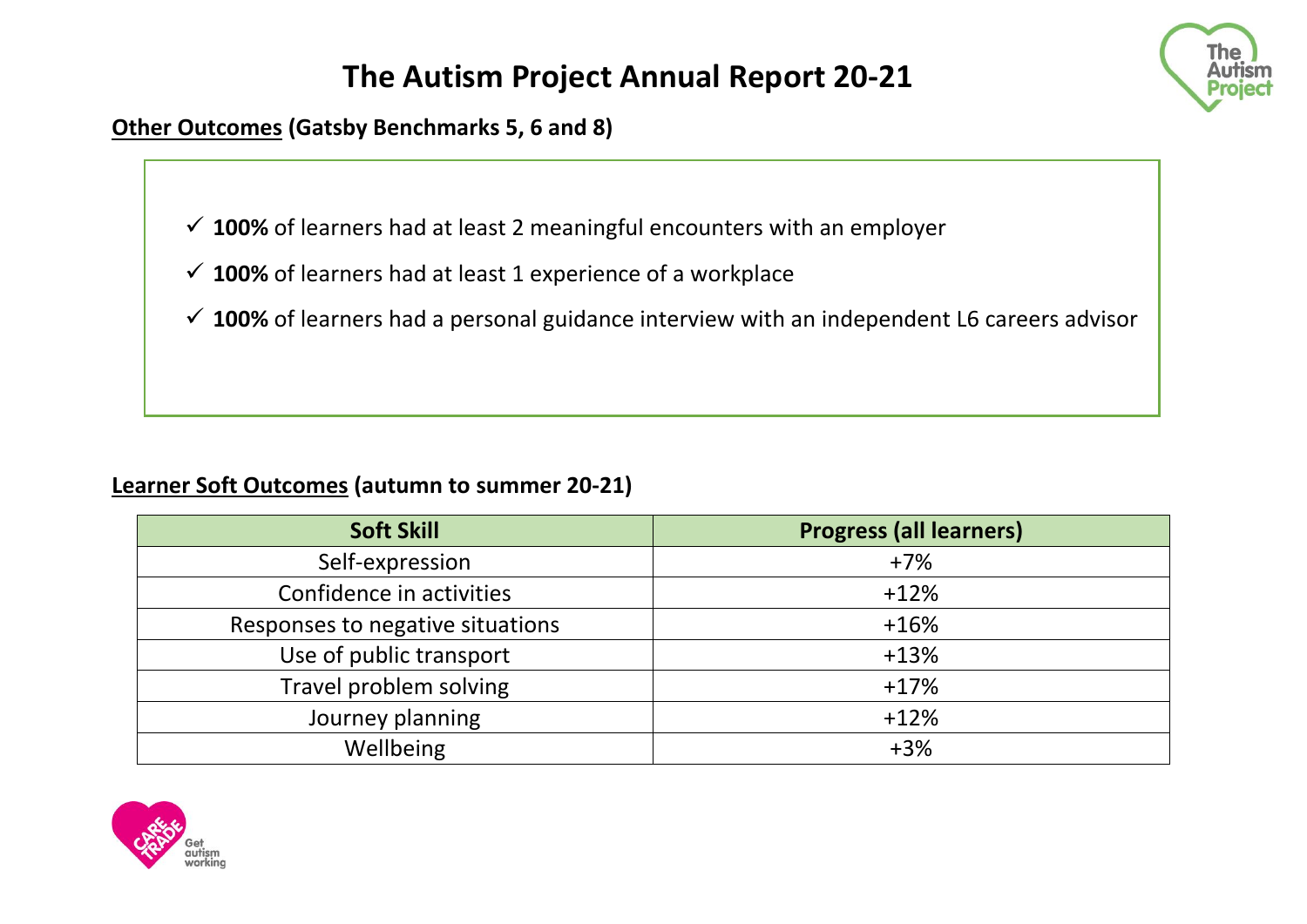

| Assessment point Self-expression |     |  | <b>Confidence in</b><br>activities                                                  | <b>Response to</b><br>negative |  | <b>Public transport</b> |          | <b>Travel problem</b><br>solving |  | Journey planning |  | Wellbeing |  |  |                                                |  |
|----------------------------------|-----|--|-------------------------------------------------------------------------------------|--------------------------------|--|-------------------------|----------|----------------------------------|--|------------------|--|-----------|--|--|------------------------------------------------|--|
| <b>Autumn 2020/2021</b>          | 31% |  | 69% 100% 39% 61% 100% 33% 63% 100% 29% 77% 100% 33% 60% 87% 33% 69% 100% 0% 67% 96% |                                |  |                         |          |                                  |  |                  |  |           |  |  |                                                |  |
| Summer 2020/2021 25%             |     |  | 76% 97% 39% 73% 100% 33% 79%                                                        |                                |  |                         | 100% 50% |                                  |  |                  |  |           |  |  | 90% 100% 33% 77% 100% 39% 81% 100% 38% 70% 91% |  |



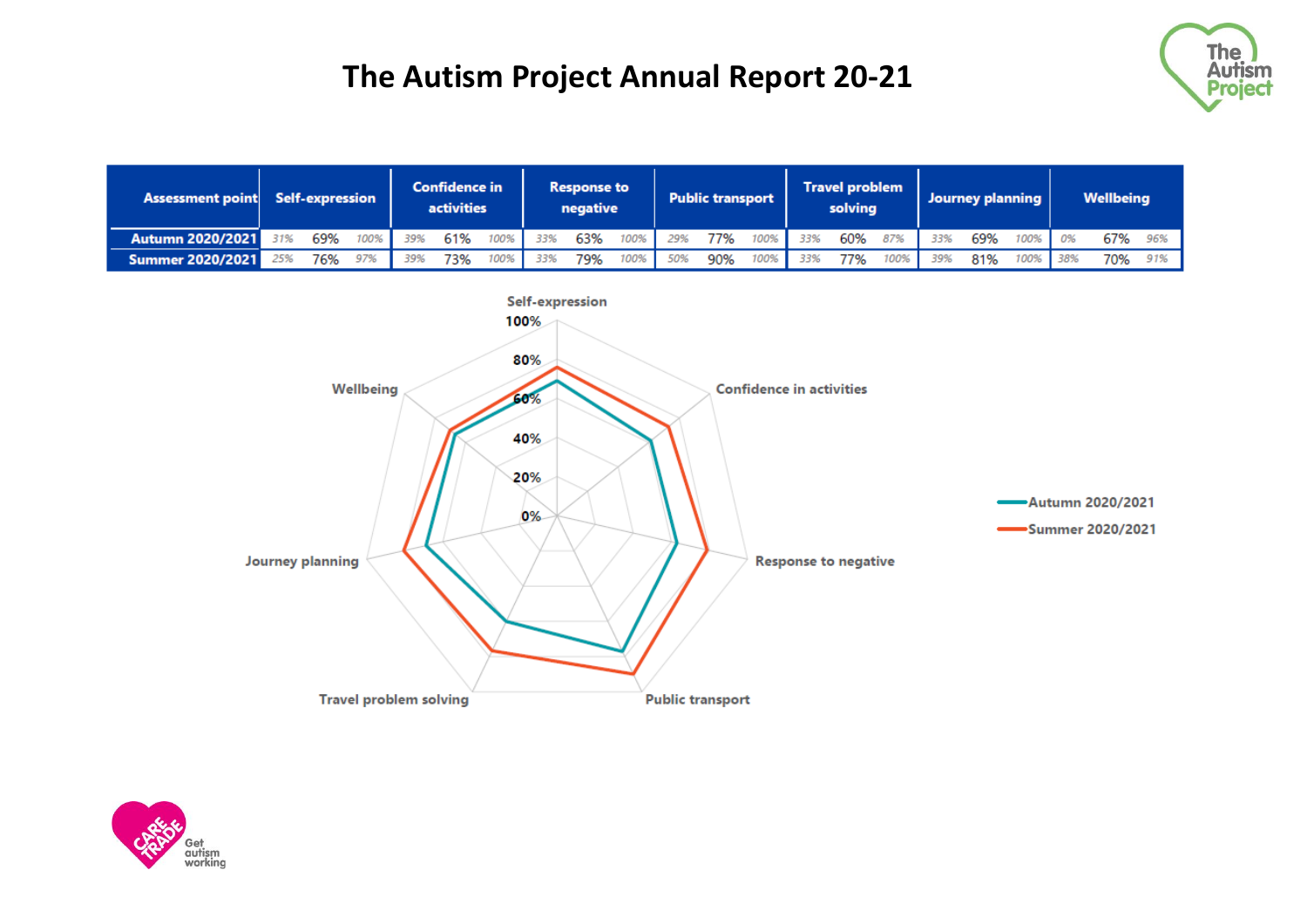

### **Learner Surveys and Feedback**

| <b>Questions:</b>                                                                                                                                                                                                         | <b>Outcomes from survey:</b>                                                                                                                                                                                                 |
|---------------------------------------------------------------------------------------------------------------------------------------------------------------------------------------------------------------------------|------------------------------------------------------------------------------------------------------------------------------------------------------------------------------------------------------------------------------|
| Learners were asked how well TAP staff have supported them with<br>their work.                                                                                                                                            | 50% said that they felt TAP staff have supported them fully and<br>given them clear instructions.                                                                                                                            |
|                                                                                                                                                                                                                           | 50% felt TAP staff have supported them and given instructions to<br>complete work.                                                                                                                                           |
| In the induction survey learners were asked the following 'The<br>induction process helped me understand/ or reminded me about<br>the project and expectations?'                                                          | 17.65% Strongly agreed<br>82.35% Agreed                                                                                                                                                                                      |
| In the induction survey learners were asked the following 'During<br>induction I received information about COVID-19 and how to keep<br>safe whilst attending The Autism Project?'                                        | 64.71% Strongly agreed<br>35.29% Agreed                                                                                                                                                                                      |
| In the induction survey learners were asked the following 'During<br>induction I attended sessions around well-being, safeguarding and<br>prevent?'                                                                       | 100% said yes                                                                                                                                                                                                                |
| The working kitchen was introduced during Covid-19, when work<br>placements were unavailable. We asked the learners, 'which<br>transferrable skills (from the list given) has the kitchen has enabled<br>you to develop?' | <b>Catering skills</b><br>58.33%<br><b>Independence skills</b><br>41.67%<br><b>Teamwork skills</b><br>41.67%<br><b>Communication skills</b><br>41.67%<br><b>Health &amp; Safety skills</b><br>50%<br>Any other skills<br>25% |

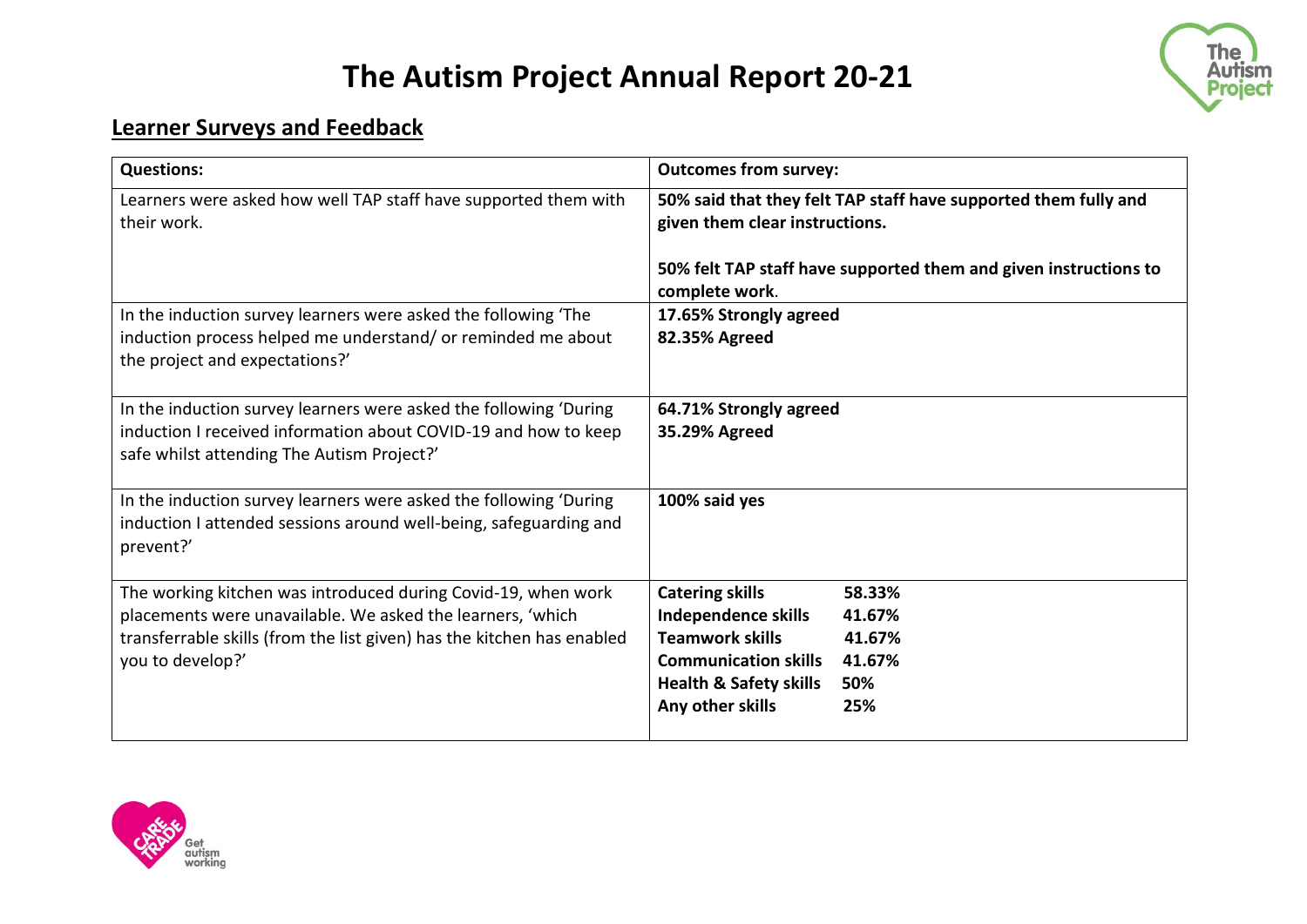

| From a wellbeing survey, learners were asked the following 'I                                                                 | 11.76% Strongly agreed                |  |  |  |  |
|-------------------------------------------------------------------------------------------------------------------------------|---------------------------------------|--|--|--|--|
| enjoyed different wellbeing workshops e.g., fake news, autism                                                                 | 64.71% Agreed                         |  |  |  |  |
| awareness, drugs and alcohol?'                                                                                                |                                       |  |  |  |  |
|                                                                                                                               |                                       |  |  |  |  |
| From a wellbeing survey, learners were asked the following 'I am                                                              | 35.29% Strongly agreed                |  |  |  |  |
| happy with the wellbeing support at TAP?'                                                                                     | 58.82% Agreed                         |  |  |  |  |
|                                                                                                                               |                                       |  |  |  |  |
| From a wellbeing survey, learners were asked the following 'At TAP,                                                           | 100% either Agreed or Strongly agreed |  |  |  |  |
| I find the wellbeing activities useful?'                                                                                      |                                       |  |  |  |  |
|                                                                                                                               |                                       |  |  |  |  |
|                                                                                                                               |                                       |  |  |  |  |
| Have TAP staff helped you to learn and understand about the jobs                                                              | 91.67% said yes                       |  |  |  |  |
| you could do after finishing TAP?                                                                                             |                                       |  |  |  |  |
| Learners were asked what skills they think an employer would like. Answers are below, most common answers are in larger font. |                                       |  |  |  |  |
|                                                                                                                               |                                       |  |  |  |  |
|                                                                                                                               |                                       |  |  |  |  |
| Body-language                                                                                                                 |                                       |  |  |  |  |
| Time-management                                                                                                               |                                       |  |  |  |  |
| Independence                                                                                                                  |                                       |  |  |  |  |
| Flexibility                                                                                                                   |                                       |  |  |  |  |
| mmunication                                                                                                                   |                                       |  |  |  |  |
|                                                                                                                               |                                       |  |  |  |  |
| Hardworking                                                                                                                   |                                       |  |  |  |  |
| Cleaning<br>Customer-service                                                                                                  |                                       |  |  |  |  |
|                                                                                                                               |                                       |  |  |  |  |
|                                                                                                                               |                                       |  |  |  |  |

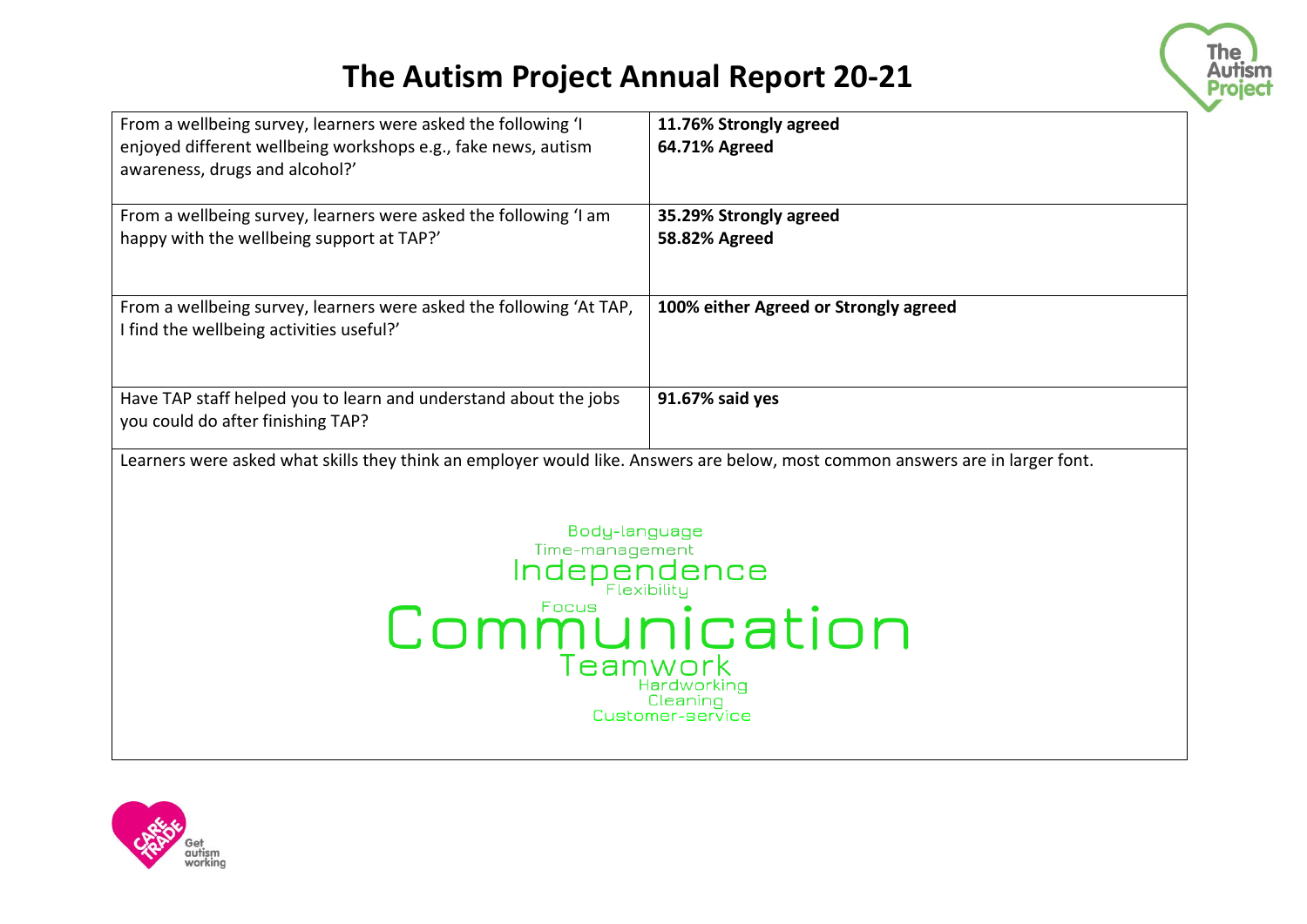

### **Parent/Carer Survey and Feedback**

| <b>Questions:</b>                                                                                                                                                                                                   | <b>Outcomes from survey:</b>                                                                                                                                            |
|---------------------------------------------------------------------------------------------------------------------------------------------------------------------------------------------------------------------|-------------------------------------------------------------------------------------------------------------------------------------------------------------------------|
| Do you feel TAP is providing a safe and COVID-19 secure<br>environment for your young person to study?                                                                                                              | 93.75% said yes                                                                                                                                                         |
| Are you satisfied with TAP curriculum offer for this term? (During<br>Covid-19 lockdown, due to no work experience taking place)                                                                                    | 73.33% said yes                                                                                                                                                         |
| How well has TAP supported your young person's wellbeing?                                                                                                                                                           | 100% either agreed or strongly agreed that TAP was supporting<br>their young person's wellbeing during remote learning.                                                 |
| Do you feel your young person has made good progress in the<br>following areas since being on The Autism Project? (% of those who<br>agreed)                                                                        | <b>Confidence</b><br>88.24%<br>Independence skills<br>94.12%<br><b>Communication skills</b><br>82.35%<br><b>Work skills</b><br>70.59%<br><b>Social skills</b><br>82.35% |
| Do you agree or disagree with the following statement: 'The Autism<br>Project has fully supported my young person on to their next<br>destination?'                                                                 | 52.94% Strongly agreed<br>23.53% Agreed                                                                                                                                 |
| Do you feel your young person has had opportunities this year to<br>learn and understand about possible job/labour market<br>opportunities (or study options, if relevant) for their next year at<br>TAP/after TAP? | 70.59% said yes                                                                                                                                                         |